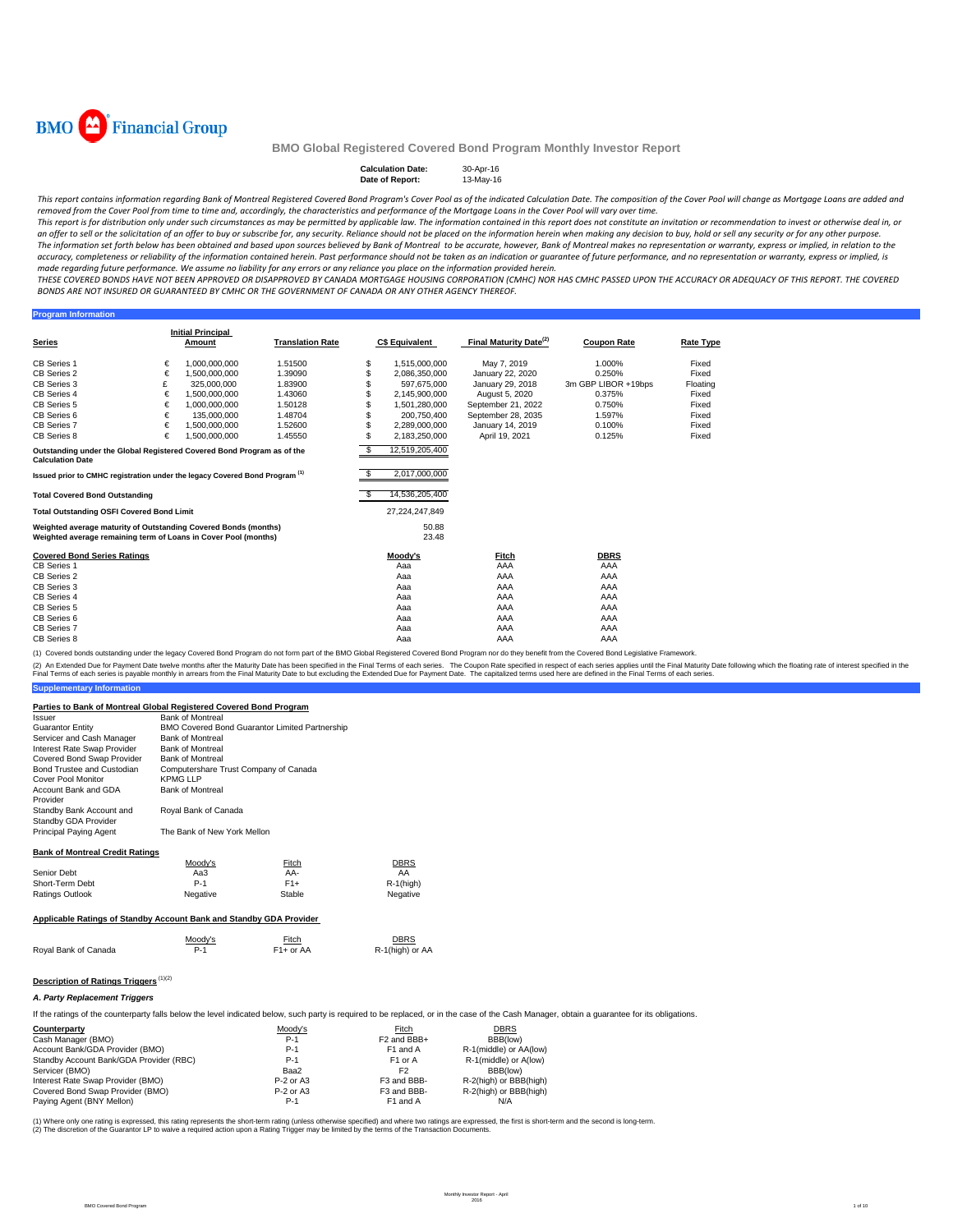

|                                                                                                                                                                                                                                                                                                                          |                                                  | <b>Calculation Date:</b><br>Date of Report: | 30-Apr-16<br>13-May-16                                            |  |  |  |  |  |
|--------------------------------------------------------------------------------------------------------------------------------------------------------------------------------------------------------------------------------------------------------------------------------------------------------------------------|--------------------------------------------------|---------------------------------------------|-------------------------------------------------------------------|--|--|--|--|--|
| <b>B. Summary of Specific Rating Trigger Actions</b>                                                                                                                                                                                                                                                                     |                                                  |                                             |                                                                   |  |  |  |  |  |
| I) The following actions are required if the Cash Manager (BMO) undergoes a downgrade below the stipulated rating:                                                                                                                                                                                                       |                                                  |                                             |                                                                   |  |  |  |  |  |
|                                                                                                                                                                                                                                                                                                                          | Moody's                                          | Fitch                                       | <b>DBRS</b>                                                       |  |  |  |  |  |
| a) The Servicer will be required to direct amounts received<br>directly into the GDA Account (or Standby GDA Account if<br>applicable) within 2 Canadian business days and the Cash<br>Manager shall immediately remit any funds held at such<br>time for or on behalf of the Guarantor directly into the GDA<br>Account | $P-1$                                            | F1 or A                                     | R-1(middle) or AA(low)                                            |  |  |  |  |  |
| II) The following actions are required if the Servicer (BMO) undergoes a downgrade below the stipulated rating:                                                                                                                                                                                                          |                                                  |                                             |                                                                   |  |  |  |  |  |
|                                                                                                                                                                                                                                                                                                                          | Moody's                                          | Fitch                                       | DBRS                                                              |  |  |  |  |  |
| a) The Servicer will be required to direct amounts received                                                                                                                                                                                                                                                              |                                                  |                                             |                                                                   |  |  |  |  |  |
| to the Cash Manager, or GDA as applicable                                                                                                                                                                                                                                                                                | $P-1$                                            | F1 or A                                     | R-1(middle) or BBB(low)                                           |  |  |  |  |  |
| quarantee of its rights and obligations from a third party, if the Swap Provider undergoes a downgrade below the stipulated rating:<br>a) Interest Rate Swap Provider<br>b) Covered Bond Swap Provider<br>IV) The following actions are required if the Issuer (BMO) undergoes a downgrade below the stipulated rating:  | Moody's <sup>(3)</sup><br>P-1 or A2<br>P-1 or A2 | Fitch<br>F1 and A<br>F1 and A               | <b>DBRS</b><br>R-1(middle) or A (high)<br>R-1(middle) or A (high) |  |  |  |  |  |
|                                                                                                                                                                                                                                                                                                                          | Moody's                                          | Fitch                                       | DBRS                                                              |  |  |  |  |  |
| a) Mandatory repayment of the Demand Loan                                                                                                                                                                                                                                                                                | N/A                                              | F <sub>2</sub> or BB <sub>H</sub>           | N/A                                                               |  |  |  |  |  |
| b) Cashflows will be exchanged under the Covered Bond<br>Swap Agreement (to the extent not already taking place)                                                                                                                                                                                                         | Baa1                                             | BBB+                                        | BBB(high)                                                         |  |  |  |  |  |
| c) Transfer of title to Loans to Guarantor <sup>(4)</sup>                                                                                                                                                                                                                                                                | A <sub>3</sub>                                   | BBB-                                        | BBB(low)                                                          |  |  |  |  |  |
| <b>Events of Defaults &amp; Test Compliance</b><br>Asset Coverage Test (C\$ Equivalent of Outstanding<br>Covered Bond < Adjusted Aggregate Asset Amount)<br><b>Issuer Event of Default</b><br>Guarantor LP Event of Default                                                                                              |                                                  | Pass<br>No<br>No                            |                                                                   |  |  |  |  |  |
|                                                                                                                                                                                                                                                                                                                          |                                                  |                                             |                                                                   |  |  |  |  |  |
| (3) If no short term rating exists, then A1<br>(4) The transfer of registered title to the Loans to the Guarantor may be deferred if (A) satisfactory assurances are provided to the Guarantor and the Bond Trustee by The Office of the Superinten                                                                      |                                                  |                                             |                                                                   |  |  |  |  |  |

(3) If no short term rating exists, then A1<br>(4) The transfer of registered title to the Luam to the Guarantor may be deferred if (A) satisfactory assurances are provided to the Guarantor and the Bond Trustee by The Office

| (Applicable to Hard Bullet Covered Bonds) |                 |              |                                          |
|-------------------------------------------|-----------------|--------------|------------------------------------------|
| <b>Pre-Maturity Required Ratings</b>      | /loody's<br>P-1 | Fitch<br>=1+ | DBRS <sup>(1)</sup><br>A(high) or A(low) |
|                                           |                 |              |                                          |

Following a breach of the Pre-Maturity test in respect of a Series of Hard Bullet Covered Bonds, and unless the Pre-Maturity Liquidity Ledger is otherwise funded from the other sources, the Partnership shall offer to sell Randomly Selected Loans if Final Maturity Date is within 12 months from the Pre-Maturity Test Date

(1) In the case of DBRS, if Final Maturity Date is within six months of the Pre-Maturity Test Date, then A(high), otherwise A(low).

| <b>Reserve Fund</b>                                                           |         |                   |                       |  |
|-------------------------------------------------------------------------------|---------|-------------------|-----------------------|--|
| <b>Reserve Fund Required Amount Ratings</b><br>Senior                         | Moody's | <b>Fitch</b><br>А | <b>DBRS</b><br>A(low) |  |
| Short Term                                                                    | $P-1$   |                   | R-1(middle)           |  |
| Are the ratings of the Issuer below the Reserve Fund Required Amount Ratings? | No      |                   |                       |  |

If the ratings of the Issuer fall below the Reserve Fund Required Amount Ratings, then the Guarantor shall credit or cause to be credited to the Reserve Fund funds up to an amount equal to<br>the Reserve Fund Required Amount.

Reserve Fund Required Amount: Nil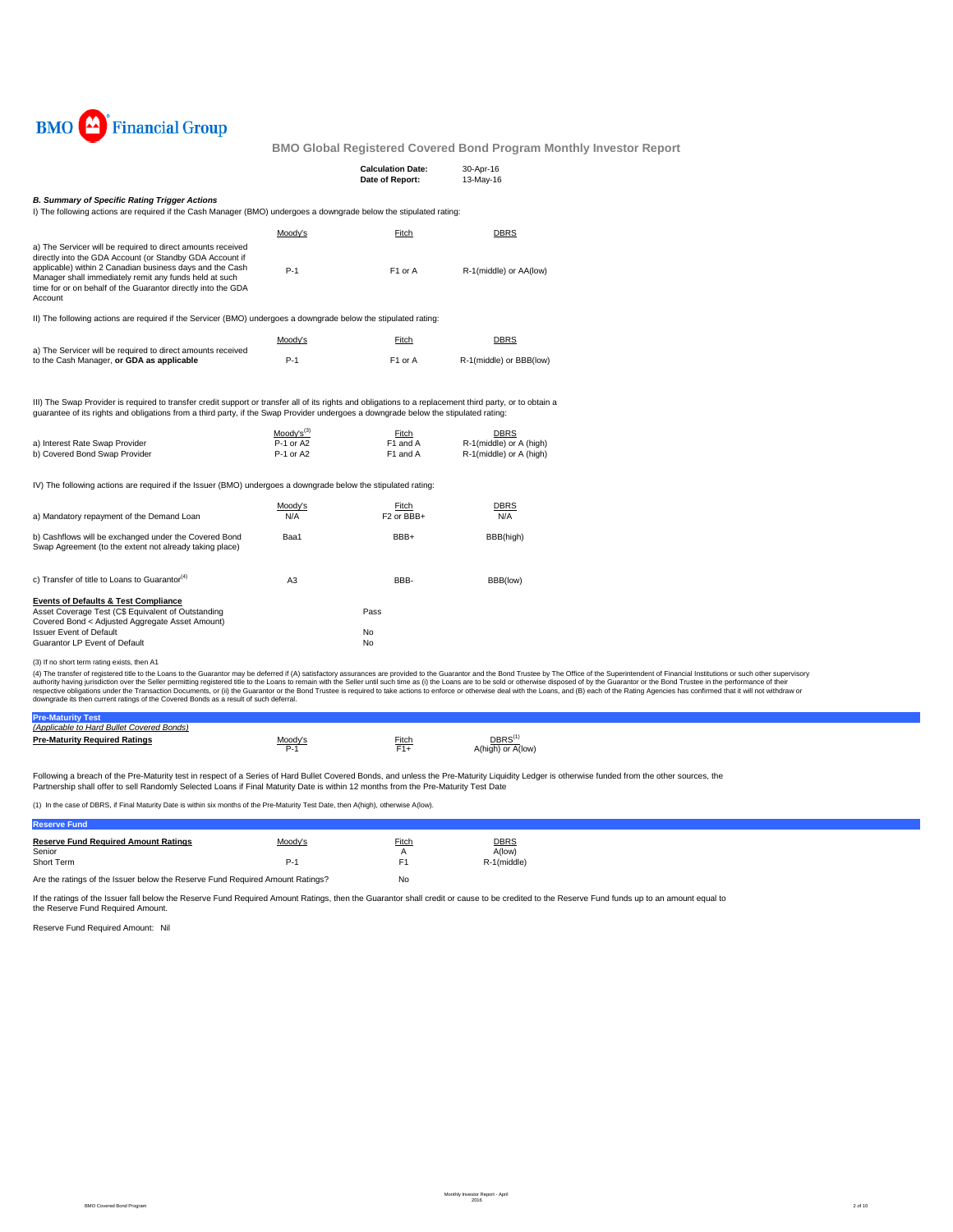

|                                                                                                                                                                                                                                                                                                                                                                                                                                                                                                                                                                                                                                                                            | <b>Calculation Date:</b><br>Date of Report: | 30-Apr-16<br>13-May-16                          |                                  |                                  |
|----------------------------------------------------------------------------------------------------------------------------------------------------------------------------------------------------------------------------------------------------------------------------------------------------------------------------------------------------------------------------------------------------------------------------------------------------------------------------------------------------------------------------------------------------------------------------------------------------------------------------------------------------------------------------|---------------------------------------------|-------------------------------------------------|----------------------------------|----------------------------------|
| <b>Asset Coverage Test</b>                                                                                                                                                                                                                                                                                                                                                                                                                                                                                                                                                                                                                                                 |                                             |                                                 |                                  |                                  |
| C\$ Equivalent of Outstanding Covered Bonds                                                                                                                                                                                                                                                                                                                                                                                                                                                                                                                                                                                                                                | 12,519,205,400                              |                                                 |                                  |                                  |
| $A^{(1)}$ = Lesser of (i) Sum of LTV adjusted outstanding principal balance and (ii)<br>Sum of Asset percentage adjusted outstanding principal balance<br>B = Principal receipts not applied<br>$C =$ Cash capital contributions<br>$D =$ Substitution assets<br>$E =$ (i) Reserve fund balance<br>(ii) Pre - Maturity liquidity ledger balance<br>$F =$ Negative carry factor calculation<br>Total: $A + B + C + D + E - F$<br><b>Asset Coverage Test Pass/Fail</b><br>(1) Market Value as determined by adjusting, not less than quarterly, the Original Market Value utilizing the Indexation Methodology (see Appendix for details) for subsequent price developments. | 13,593,224,877<br>13,593,224,877<br>Pass    | Asset Percentage<br>Maximum Asset<br>Percentage | A(i)<br>A (ii)<br>93.5%<br>95.0% | 14,538,208,424<br>13,593,224,877 |
| <b>Valuation Calculation</b>                                                                                                                                                                                                                                                                                                                                                                                                                                                                                                                                                                                                                                               |                                             |                                                 |                                  |                                  |
| <b>Trading Value of Covered Bonds</b>                                                                                                                                                                                                                                                                                                                                                                                                                                                                                                                                                                                                                                      | 12,656,003,461                              |                                                 |                                  |                                  |
| A = Lesser of i) Present value of outstanding loan balance of Performing Eligible<br>Loans <sup>(1)</sup> and ii) 80% of Market Value <sup>(2)</sup> of properties securing Performing Eligible<br>Loans, net of adjustments<br>B = Principal receipts up to calculation date not otherwise applied<br>$C =$ Cash capital contributions<br>D = Trading Value of any Substitute Assets<br>$E = (i)$ Reserve Fund Balance, if applicable<br>(ii) Pre - Maturity liquidity ledger balance<br>F = Trading Value of Swap Collateral                                                                                                                                             | 14,582,724,581                              |                                                 | A (i)<br>$A$ (ii)                | 14,582,724,581<br>25,620,660,965 |
| Total: $A + B + C + D + E + F$                                                                                                                                                                                                                                                                                                                                                                                                                                                                                                                                                                                                                                             | 14,582,724,581                              |                                                 |                                  |                                  |

(2) Market Value as determined by adjusting, not less than quarterly, the Original Market Value utilizing the Indexation Methodology (see Appendix for details) for subsequent price developments. (1) Present value of expected future cash flows of Loans using current market interest rates offered to BMO clients. The effective weighted average rate used for discounting is 2.67%.

| ______<br>___                    |                |
|----------------------------------|----------------|
| <b>Intercompany Loan Balance</b> |                |
| Guarantee Loan <sup>(1)</sup>    | 13,401,356,610 |
|                                  | ,901,653,991   |
| Demand Loan<br>Total             | 15.303.010.601 |
|                                  |                |

(1) "Due to a discrepancy in the Intercompany Loan reporting, the amount of Guarantee Loan disclosed in the monthly Investor Reports for the period January 2016 to March 2016 was understated by \$722,944,711

| and the amount of the Demand Loan was overstated by the same amount during the reporting period. |  |
|--------------------------------------------------------------------------------------------------|--|
|                                                                                                  |  |

| <b>Cover Pool Losses</b>                     |                          |    |                              |                        |  |
|----------------------------------------------|--------------------------|----|------------------------------|------------------------|--|
| Period end                                   | <b>Write Off Amounts</b> |    | Loss Percentage (Annualized) |                        |  |
| April 30, 2016                               | \$0                      |    | 0.00%                        |                        |  |
|                                              |                          |    |                              |                        |  |
| <b>Cover Pool Flow of Funds</b>              |                          |    |                              |                        |  |
|                                              | <b>Current Month</b>     |    | Previous Month               |                        |  |
| <b>Cash Inflows</b>                          |                          |    |                              |                        |  |
| Principal receipts                           | 667,059,396              |    | 636,312,123                  |                        |  |
| Proceeds for sale of Loans                   |                          |    |                              |                        |  |
| <b>Revenue Receipts</b>                      | 34,307,612               |    | 30,685,256                   |                        |  |
| Swap Receipts                                | 6,921,877                |    | 2,291,861                    |                        |  |
| Cash Capital Contribution                    |                          |    |                              |                        |  |
| Advances of Intercompany Loans               |                          |    |                              |                        |  |
| Guarantee Fee                                |                          |    |                              |                        |  |
| <b>Cash Outflows</b>                         |                          |    |                              |                        |  |
| Swap Payment                                 |                          |    |                              |                        |  |
| Intercompany Loan interest                   | (21, 804, 909)           |    | (16, 819, 134)               |                        |  |
| Intercompany Loan principal                  | (639, 270, 000)          |    | (476, 528, 000)              |                        |  |
| Intercompany Loan repayment                  |                          |    |                              |                        |  |
| Mortgage Top-up Settlement                   | ۰                        |    |                              |                        |  |
| Misc Partnership Expenses                    | (68)                     |    | (20, 531)                    |                        |  |
| Profit Distribution to Partners              |                          |    |                              |                        |  |
| Net inflows/(outflows)                       | 47,213,907               |    | 175,921,575                  |                        |  |
|                                              |                          |    |                              |                        |  |
| <b>Cover Pool - Summary Statistics</b>       |                          |    |                              |                        |  |
| Asset Type                                   |                          |    | Mortgages                    |                        |  |
| Previous Month Ending Balance                |                          |    | 15,223,894,346               |                        |  |
| Aggregate Outstanding Balance                |                          | S  | 14,551,055,617               |                        |  |
| Number of Loans                              |                          |    | 59,750                       |                        |  |
| Average Loan Size                            |                          | \$ | 243,532                      |                        |  |
| Number of Primary Borrowers                  |                          |    | 57,113                       |                        |  |
| Number of Properties                         |                          |    | 59,750                       |                        |  |
|                                              |                          |    | Original <sup>(1)</sup>      | Indexed <sup>(2)</sup> |  |
| Weighted Average Current Loan to Value (LTV) |                          |    | 60.31%                       | 52.50%                 |  |
| Weighted Average Authorized LTV              |                          |    | 68.07%                       | 59.07%                 |  |

| Weighted Average Authorized LTV | 68.07%            |
|---------------------------------|-------------------|
| Weighted Average Original LTV   | 68.07%            |
| Weighted Average Seasoning      | (Months)<br>27.27 |
| Weighted Average Coupon         | 2.69%             |
| Weighted Average Original Term  | 50.75 (Months)    |
| Weighted Average Remaining Term | 23.48 (Months)    |
| Substitution Assets             | Nil               |

<sup>(1)</sup> Value as most recently determined or assessed in accordance with the underwriting policies (whether upon origination or renewal of the Eligible Loan or subsequently thereto).<br><sup>(2)</sup> Value as determined by adjusting, n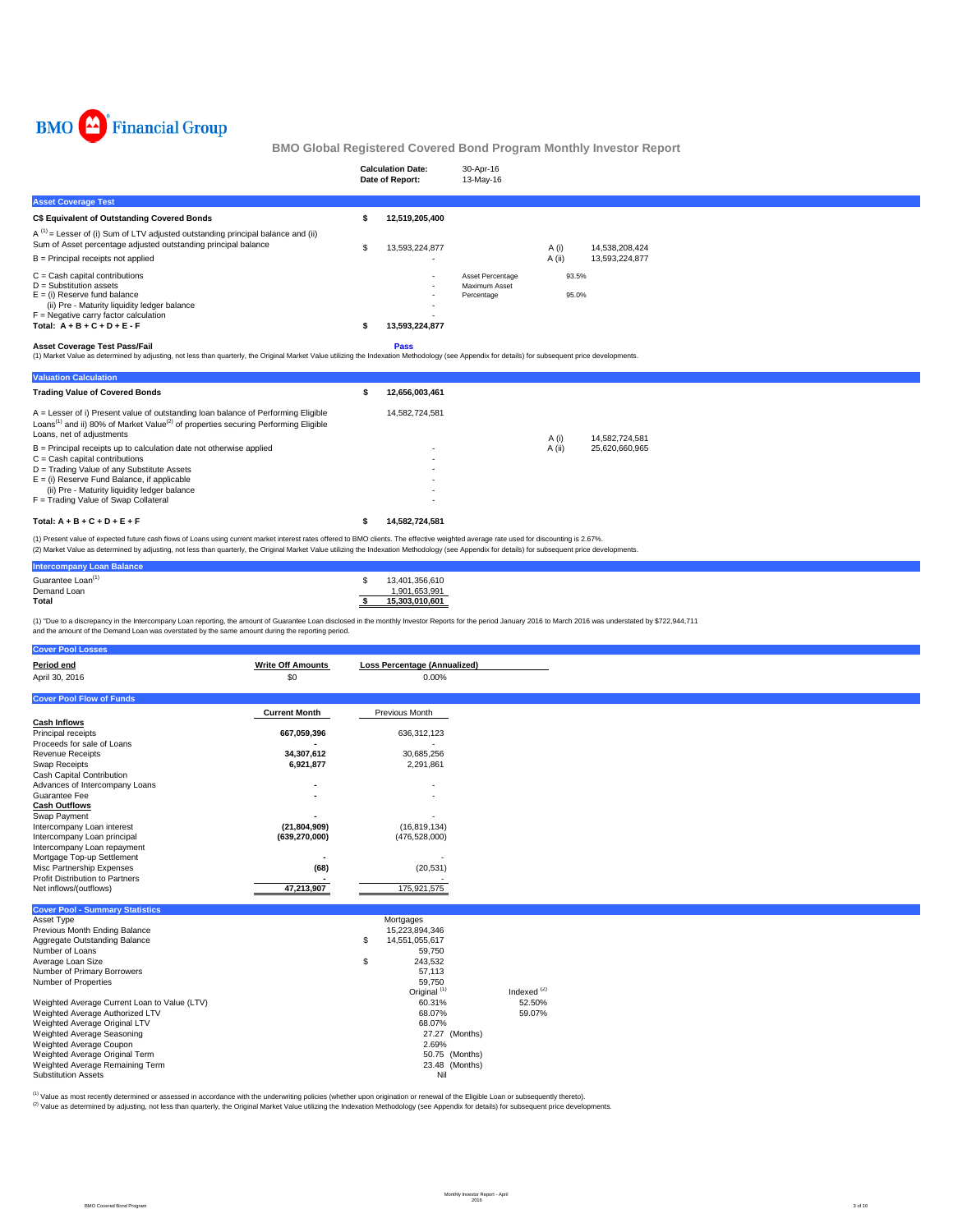

|                                                      | <b>Calculation Date:</b><br>Date of Report: | 30-Apr-16<br>13-May-16 |                                             |                 |  |
|------------------------------------------------------|---------------------------------------------|------------------------|---------------------------------------------|-----------------|--|
| <b>Cover Pool - Delinquency Distribution</b>         |                                             |                        |                                             |                 |  |
| <b>Aging Summary</b>                                 | Number of Loans                             | Percentage             | <b>Principal Balance</b>                    | Percentage      |  |
| Current and less than 30 days past due               | 59,636                                      | 99.81                  | \$<br>14,523,473,158                        | 99.81           |  |
| 30 - 59 days past due                                | 4                                           | 0.01                   | \$<br>1,321,790                             | 0.01            |  |
| 60 - 89 days past due                                | 58                                          | 0.10                   | \$<br>13,413,476                            | 0.09            |  |
| 90 or more days past due                             | 52<br>59,750                                | 0.09                   | \$<br>12,847,192                            | 0.09            |  |
| <b>Grand Total</b>                                   |                                             | 100.00                 | \$<br>14,551,055,617                        | 100.00          |  |
| <b>Cover Pool - Provincial Distribution</b>          |                                             |                        |                                             |                 |  |
| Province                                             | Number of Loans                             | Percentage             | <b>Principal Balance</b>                    | Percentage      |  |
| Alberta                                              | 7,461                                       | 12.49                  | 1,754,864,786<br>\$                         | 12.06           |  |
| <b>British Columbia</b>                              | 10,057                                      | 16.83                  | \$<br>3,617,305,171                         | 24.86           |  |
| Manitoba                                             | 966                                         | 1.62                   | \$<br>163,843,037                           | 1.13            |  |
| New Brunswick                                        | 914                                         | 1.53                   | \$<br>111,459,400                           | 0.77            |  |
| Newfoundland                                         | 1,194                                       | 2.00                   | \$<br>196,971,055                           | 1.35            |  |
| Northwest Territories & Nunavut                      |                                             |                        | \$                                          |                 |  |
| Nova Scotia                                          | 1,840                                       | 3.08                   | \$<br>318,140,661                           | 2.19            |  |
| Ontario<br>Prince Edward Island                      | 24,579                                      | 41.14<br>0.50          | \$<br>5,993,965,296<br>40,588,149           | 41.19<br>0.28   |  |
| Quebec                                               | 296<br>10,688                               | 17.89                  | \$<br>\$<br>2,004,140,715                   | 13.77           |  |
| Saskatchewan                                         | 1,755                                       | 2.94                   | \$<br>349,777,347                           | 2.40            |  |
| <b>Yukon Territories</b>                             |                                             |                        | \$                                          |                 |  |
| <b>Grand Total</b>                                   | 59,750                                      | 100.00                 | 14,551,055,617<br>\$                        | 100.00          |  |
| <b>Cover Pool - Credit Score Distribution</b>        |                                             |                        |                                             |                 |  |
| <b>Credit Score</b>                                  | <b>Number of Loans</b>                      | Percentage             | <b>Principal Balance</b>                    | Percentage      |  |
| Less than 600 or Unavailable                         | 3,288                                       | 5.50                   | 809,279,804<br>\$                           | 5.56            |  |
| $600 - 650$                                          | 2,450                                       | 4.10                   | \$<br>600,300,241                           | 4.13            |  |
| 651 - 700                                            | 6,092                                       | 10.20                  | \$<br>1,571,275,848                         | 10.80           |  |
| 701 - 750                                            | 12,272                                      | 20.54                  | \$<br>3,210,188,082                         | 22.06           |  |
| 751 - 800<br>801 and Above                           | 23,471<br>12,177                            | 39.28<br>20.38         | \$<br>5,883,777,401<br>\$<br>2,476,234,241  | 40.44<br>17.02  |  |
| <b>Grand Total</b>                                   | 59,750                                      | 100.00                 | \$<br>14,551,055,617                        | 100.00          |  |
|                                                      |                                             |                        |                                             |                 |  |
| <b>Cover Pool - Rate Type Distribution</b>           |                                             |                        |                                             |                 |  |
| <b>Rate Type</b>                                     | Number of Loans                             | Percentage             | <b>Principal Balance</b>                    | Percentage      |  |
| Fixed                                                | 45,791                                      | 76.64                  | \$<br>10,672,588,612                        | 73.35           |  |
| Variable                                             | 13,959                                      | 23.36                  | 3,878,467,005<br>\$                         | 26.65           |  |
| <b>Grand Total</b>                                   | 59,750                                      | 100.00                 | \$<br>14,551,055,617                        | 100.00          |  |
| <b>Cover Pool - Mortgage Asset Type Distribution</b> |                                             |                        |                                             |                 |  |
| <b>Mortgage Asset Type</b>                           | Number of Loans                             | Percentage             | <b>Principal Balance</b>                    | Percentage      |  |
| <b>Conventional Amortizing Mortgages</b>             | 59,750                                      | 100.00                 | \$<br>14,551,055,617                        | 100.00          |  |
| <b>Grand Total</b>                                   | 59,750                                      | 100.00                 | \$<br>14,551,055,617                        | 100.00          |  |
| <b>Cover Pool - Occupancy Type Distribution</b>      |                                             |                        |                                             |                 |  |
|                                                      |                                             |                        |                                             |                 |  |
| <b>Occupancy Type</b>                                | Number of Loans                             | Percentage             | <b>Principal Balance</b>                    | Percentage      |  |
| Owner Occupied<br>Non-Owner Occupied                 | 42,577                                      | 71.26                  | \$<br>10,950,007,816                        | 75.25           |  |
| <b>Grand Total</b>                                   | 17,173<br>59,750                            | 28.74<br>100.00        | \$<br>3,601,047,801<br>14,551,055,617<br>\$ | 24.75<br>100.00 |  |
|                                                      |                                             |                        |                                             |                 |  |
| <b>Cover Pool - Mortgage Rate Distribution</b>       |                                             |                        |                                             |                 |  |
| Mortgage Rate (%)                                    | Number of Loans                             | Percentage             | <b>Principal Balance</b>                    | Percentage      |  |
| Less than 1.00                                       |                                             |                        | \$                                          |                 |  |
| $1.00 - 3.99$                                        | 59,381                                      | 99.38                  | \$<br>14,493,730,610                        | 99.61           |  |
| $4.00 - 4.49$                                        | 234                                         | 0.39                   | \$<br>36,949,988                            | 0.25            |  |
| $4.50 - 4.99$                                        | 79                                          | 0.13                   | \$<br>12,421,430                            | 0.09            |  |
| $5.00 - 5.49$                                        | 42                                          | 0.07                   | \$<br>6,098,417                             | 0.04            |  |
| $5.50 - 5.99$                                        | 9                                           | 0.02                   | \$<br>1,030,447                             | 0.01            |  |
| $6.00 - 6.49$                                        | 5                                           | 0.01                   | \$<br>824,725<br>\$                         | 0.01            |  |
| $6.50 - 6.99$<br>$7.00 - 7.49$                       |                                             |                        | \$                                          |                 |  |
| $7.50 - 7.99$                                        |                                             |                        | \$                                          |                 |  |
| 8.00 and Above                                       |                                             |                        | \$                                          |                 |  |
| <b>Grand Total</b>                                   | 59,750                                      | 100.00                 | \$<br>14,551,055,617                        | 100.00          |  |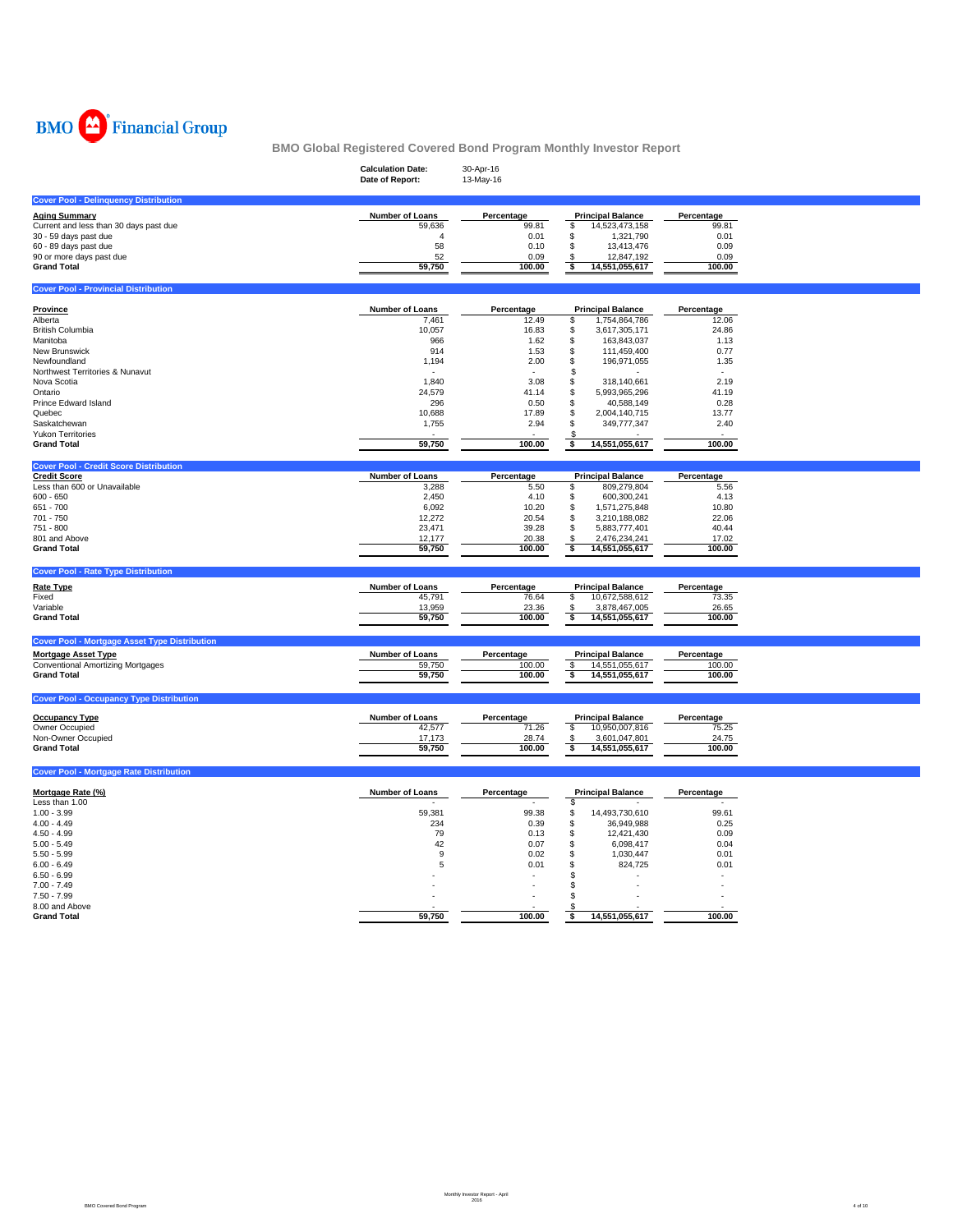

| <b>Calculation Date:</b> | 30-Apr-16 |
|--------------------------|-----------|
| Date of Report:          | 13-May-16 |

| Cover Pool - Indexed LTV Distribution <sup>(1)</sup> |                        |            |    |                          |            |
|------------------------------------------------------|------------------------|------------|----|--------------------------|------------|
| Indexed LTV (%)                                      | <b>Number of Loans</b> | Percentage |    | <b>Principal Balance</b> | Percentage |
| 20.00 and Below                                      | 5,501                  | 9.21       |    | 440,450,452              | 3.03       |
| $20.01 - 25.00$                                      | 2,625                  | 4.39       |    | 358,432,263              | 2.46       |
| $25.01 - 30.00$                                      | 2,849                  | 4.77       |    | 462,536,158              | 3.18       |
| $30.01 - 35.00$                                      | 3,008                  | 5.03       | S. | 607.585.025              | 4.18       |
| $35.01 - 40.00$                                      | 3,592                  | 6.01       |    | 865.125.229              | 5.95       |
| $40.01 - 45.00$                                      | 4,205                  | 7.04       | \$ | 1,143,852,947            | 7.86       |
| $45.01 - 50.00$                                      | 5.481                  | 9.17       | \$ | 1.738.777.837            | 11.95      |
| $50.01 - 55.00$                                      | 6.661                  | 11.15      | \$ | 1.931.194.062            | 13.27      |
| $55.01 - 60.00$                                      | 7.725                  | 12.93      | \$ | 2.159.241.782            | 14.84      |
| $60.01 - 65.00$                                      | 8,037                  | 13.45      | \$ | 2,022,531,645            | 13.90      |
| 65.01 - 70.00                                        | 4,237                  | 7.09       | \$ | 1.146.945.807            | 7.88       |
| 70.01 - 75.00                                        | 3,859                  | 6.46       | \$ | 1,059,720,958            | 7.28       |
| 75.01 - 80.00                                        | 1,970                  | 3.30       |    | 614,661,450              | 4.22       |
| 80.01 and Above                                      |                        |            |    |                          | ۰          |
| <b>Grand Total</b>                                   | 59,750                 | 100.00     |    | 14.551.055.617           | 100.00     |

<sup>(1)</sup> Value as determined by adjusting, not less than quarterly, the Original Market Value utilizing the Indexation Methodology (see Appendix for details) for subsequent price developments.

## **Cover Pool - Remaining Term Distribution**

| <b>Months to Maturity</b> | <b>Number of Loans</b> | Percentage | <b>Principal Balance</b> |                | Percentage |
|---------------------------|------------------------|------------|--------------------------|----------------|------------|
| Less than 12              | 13,606                 | 22.77      |                          | 3,552,432,341  | 24.41      |
| $12 - 17$                 | 13,116                 | 21.95      |                          | 2,823,613,083  | 19.40      |
| $18 - 24$                 | 10.682                 | 17.88      | Э'n                      | 2.242.267.146  | 15.41      |
| $25 - 30$                 | 5,970                  | 9.99       |                          | ,584,884,969   | 10.89      |
| $31 - 36$                 | 2,783                  | 4.66       |                          | 798.452.518    | 5.49       |
| $37 - 42$                 | 4,507                  | 7.54       |                          | .203.266.838   | 8.27       |
| $43 - 48$                 | 4.739                  | 7.93       |                          | 1.172.184.390  | 8.06       |
| $49 - 54$                 | 3.865                  | 6.47       |                          | 1.054.406.083  | 7.25       |
| $55 - 60$                 | 387                    | 0.65       |                          | 97.274.572     | 0.67       |
| $61 - 63$                 |                        | 0.00       |                          | 223,673        | 0.00       |
| 72 and Above              | 94                     | 0.16       |                          | 22,050,004     | 0.15       |
| <b>Grand Total</b>        | 59.750                 | 100.00     |                          | 14.551.055.617 | 100.00     |

#### **Cover Pool - Remaining Principal Balance Distribution**

| <b>Remaining Principal Balance (C\$)</b> | <b>Number of Loans</b> | Percentage | <b>Principal Balance</b> |                | Percentage |
|------------------------------------------|------------------------|------------|--------------------------|----------------|------------|
| 99,999 and Below                         | 11.325                 | 18.95      |                          | 723.194.752    | 4.97       |
| 100.000 - 199.999                        | 20,206                 | 33.82      |                          | 3.030.045.348  | 20.82      |
| 200.000 - 299.999                        | 14.105                 | 23.61      |                          | 3.452.248.688  | 23.73      |
| 300.000 - 399.999                        | 6.654                  | 11.14      |                          | 2.285.748.676  | 15.71      |
| 400.000 - 499.999                        | 2.995                  | 5.01       |                          | 1,332,911,175  | 9.16       |
| 500.000 - 599.999                        | 1,474                  | 2.47       |                          | 803.087.387    | 5.52       |
| 600.000 - 699.999                        | 776                    | 1.30       |                          | 502.454.485    | 3.45       |
| 700.000 - 799.999                        | 492                    | 0.82       |                          | 368.243.799    | 2.53       |
| 800.000 - 899.999                        | 399                    | 0.67       |                          | 338.032.619    | 2.32       |
| 900.000 - 999.999                        | 294                    | 0.49       |                          | 278.597.264    | 1.91       |
| 1.000.000 - 1.499.999                    | 736                    | 1.23       |                          | 898.823.595    | 6.18       |
| 1.500.000 - 2.000.000                    | 230                    | 0.38       |                          | 390.472.722    | 2.68       |
| 2,000,000 - 3,000,000                    | 64                     | 0.11       |                          | 147.195.106    | 1.01       |
| 3,000,000 and Above                      |                        | ۰          |                          |                |            |
|                                          | 59.750                 | 100.00     |                          | 14.551.055.617 | 100.00     |

| Number of Loans | Percentage |                |                | Percentage               |
|-----------------|------------|----------------|----------------|--------------------------|
| 13.359          | 22.36      |                | 2.507.496.976  | 17.23                    |
| 3.559           | 5.96       |                | 849.201.166    | 5.84                     |
| 38.546          | 64.51      |                | 10.251.684.708 | 70.45                    |
| 4.286           | 7.17       |                | 942.672.767    | 6.48                     |
| 59.750          | 100.00     | 14.551.055.617 |                | 100.00                   |
|                 |            |                |                | <b>Principal Balance</b> |

**Cover Pool - Indexed LTV and Delinquency Distribution by Province** *Note: Percentages and totals in the above tables may not add exactly due to rounding.*

|          |                 | <b>Aging Summary</b>                                |               |                           |  |  |                           |  |                             |  |               |  |  |
|----------|-----------------|-----------------------------------------------------|---------------|---------------------------|--|--|---------------------------|--|-----------------------------|--|---------------|--|--|
| Province | Indexed LTV (%) | <b>Current and</b><br>less than 30<br>days past due |               | 30 to 59<br>days past due |  |  | 60 to 89<br>days past due |  | 90 or more<br>days past due |  | Total         |  |  |
| Alberta  | 20.00 and Below |                                                     | 38,231,105    |                           |  |  |                           |  | ٠                           |  | 38,231,105    |  |  |
|          | $20.01 - 25$    |                                                     | 32.183.495    |                           |  |  |                           |  |                             |  | 32,183,495    |  |  |
|          | $25.01 - 30$    |                                                     | 40,449,759    |                           |  |  |                           |  | 610.907                     |  | 41,060,666    |  |  |
|          | $30.01 - 35$    |                                                     | 59,031,967    |                           |  |  |                           |  | ٠                           |  | 59,031,967    |  |  |
|          | $35.01 - 40$    |                                                     | 54.949.268    |                           |  |  |                           |  |                             |  | 54.949.268    |  |  |
|          | $40.01 - 45$    |                                                     | 88,320,421    |                           |  |  |                           |  | 124,738                     |  | 88,445,159    |  |  |
|          | $45.01 - 50$    |                                                     | 117.195.142   |                           |  |  | 235.627                   |  | ٠                           |  | 117,430,769   |  |  |
|          | $50.01 - 55$    |                                                     | 169.581.899   |                           |  |  |                           |  |                             |  | 169,581,899   |  |  |
|          | $55.01 - 60$    |                                                     | 245.389.069   |                           |  |  |                           |  | ٠                           |  | 245,389,069   |  |  |
|          | $60.01 - 65$    |                                                     | 349,272,998   |                           |  |  |                           |  | ۰                           |  | 349,272,998   |  |  |
|          | $65.01 - 70$    |                                                     | 253.492.025   |                           |  |  |                           |  | ۰                           |  | 253,492,025   |  |  |
|          | $70.01 - 75$    |                                                     | 157.535.025   |                           |  |  |                           |  |                             |  | 157,535,025   |  |  |
|          | $75.01 - 80$    |                                                     | 146,983,292   |                           |  |  |                           |  | 1,278,048                   |  | 148,261,340   |  |  |
|          | 80.01 and Above |                                                     |               |                           |  |  |                           |  |                             |  |               |  |  |
|          |                 |                                                     | 1,752,615,466 |                           |  |  | 235,627                   |  | 2,013,693                   |  | 1,754,864,786 |  |  |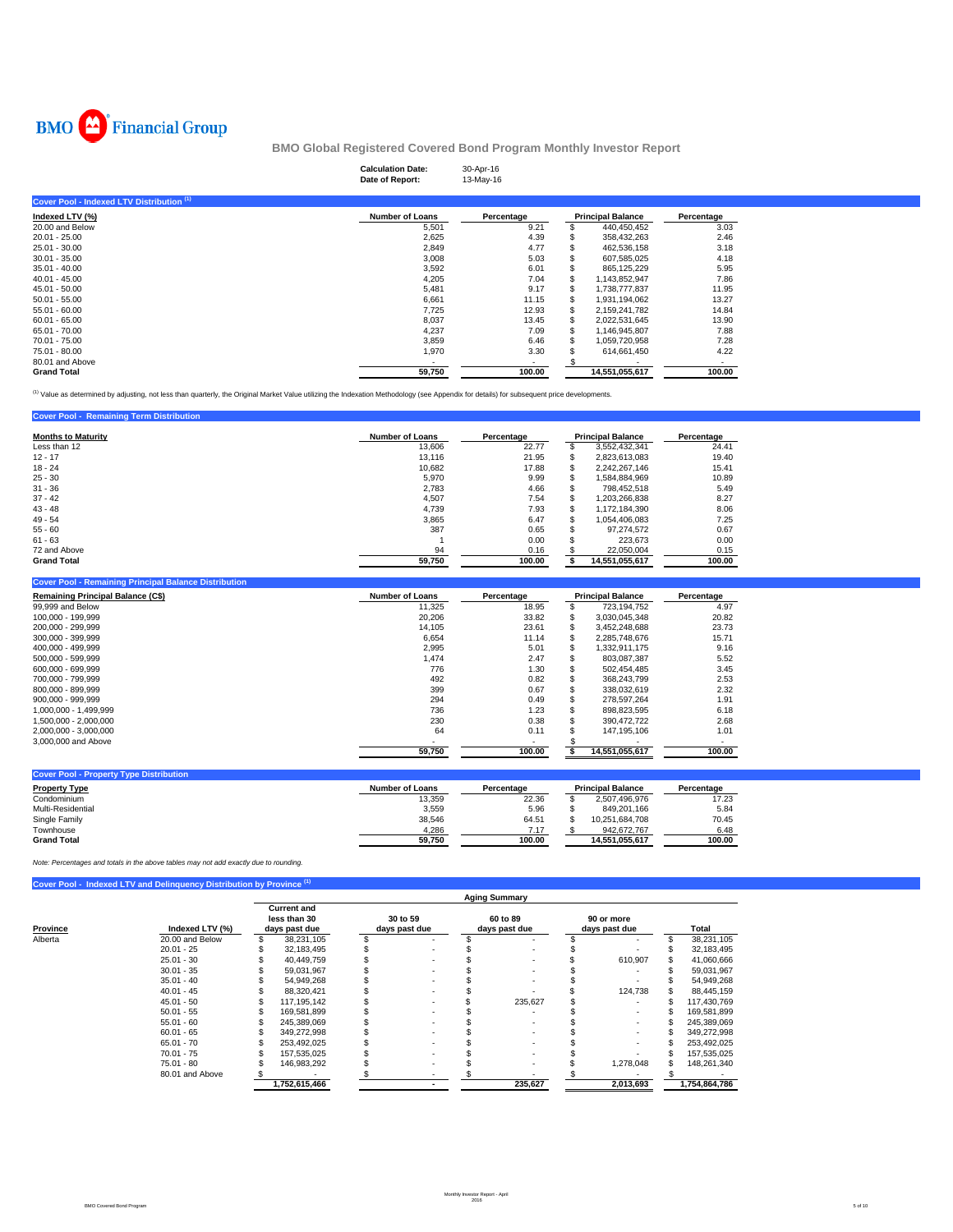

**Calculation Date:** 30-Apr-16 **Date of Report:** 13-May-16

|                         |                 | <b>Aging Summary</b>               |                           |                      |               |                    |  |  |  |  |  |  |  |
|-------------------------|-----------------|------------------------------------|---------------------------|----------------------|---------------|--------------------|--|--|--|--|--|--|--|
|                         |                 | <b>Current and</b><br>less than 30 | 30 to 59                  | 60 to 89             | 90 or more    |                    |  |  |  |  |  |  |  |
| Province                | Indexed LTV (%) | days past due                      | days past due             | days past due        | days past due | <b>Total</b>       |  |  |  |  |  |  |  |
| <b>British Columbia</b> | 20.00 and Below | 165,559,272<br>\$                  | \$                        | \$<br>36,852         | \$<br>77,829  | \$<br>165,673,953  |  |  |  |  |  |  |  |
|                         | $20.01 - 25$    | \$<br>139,806,671                  | \$                        | \$                   | \$            | \$<br>139,806,671  |  |  |  |  |  |  |  |
|                         | $25.01 - 30$    | \$<br>173,295,975                  | \$                        | \$                   | \$            | \$<br>173,295,975  |  |  |  |  |  |  |  |
|                         | $30.01 - 35$    | \$<br>232.979.814                  | \$                        | \$                   | \$            | \$<br>232,979,814  |  |  |  |  |  |  |  |
|                         | $35.01 - 40$    | \$<br>376,036,744                  | \$                        | \$<br>1.857.460      | \$<br>652,105 | \$<br>378,546,309  |  |  |  |  |  |  |  |
|                         | $40.01 - 45$    | \$<br>496,027,386                  | \$                        | \$<br>322,039        | \$            | \$<br>496,349,426  |  |  |  |  |  |  |  |
|                         | $45.01 - 50$    | \$<br>816,085,763                  | \$                        | \$<br>481,806        | \$<br>689,940 | \$<br>817,257,508  |  |  |  |  |  |  |  |
|                         | $50.01 - 55$    | \$<br>567,013,136                  | \$                        | \$<br>414,693        | \$            | \$<br>567,427,829  |  |  |  |  |  |  |  |
|                         | $55.01 - 60$    | \$<br>329,080,756                  | \$                        | \$                   | \$            | \$<br>329,080,756  |  |  |  |  |  |  |  |
|                         | $60.01 - 65$    | \$<br>170,465,622                  | \$                        | \$                   | \$            | \$<br>170,465,622  |  |  |  |  |  |  |  |
|                         | $65.01 - 70$    | \$<br>93,335,491                   | \$                        | \$                   | \$            | \$<br>93,335,491   |  |  |  |  |  |  |  |
|                         | $70.01 - 75$    | \$<br>38,619,155                   | \$                        | \$                   | \$<br>568,259 | \$<br>39, 187, 414 |  |  |  |  |  |  |  |
|                         | 75.01 - 80      | \$<br>13,898,403                   | \$                        | \$                   | \$            | \$<br>13,898,403   |  |  |  |  |  |  |  |
|                         | 80.01 and Above | \$                                 | \$                        | \$                   | \$            | \$                 |  |  |  |  |  |  |  |
|                         |                 | 3,612,204,188                      | $\overline{a}$            | 3,112,850            | 1,988,132     | 3,617,305,171      |  |  |  |  |  |  |  |
|                         |                 |                                    |                           | <b>Aging Summary</b> |               |                    |  |  |  |  |  |  |  |
|                         |                 | <b>Current and</b><br>less than 30 | 30 to 59                  | 60 to 89             | 90 or more    |                    |  |  |  |  |  |  |  |
| Province                | Indexed LTV (%) | days past due                      | days past due             | days past due        | days past due | <b>Total</b>       |  |  |  |  |  |  |  |
|                         |                 |                                    |                           |                      |               | \$                 |  |  |  |  |  |  |  |
| Manitoba                | 20.00 and Below | \$<br>3,420,121                    | \$                        | \$                   | \$            | 3,420,121          |  |  |  |  |  |  |  |
|                         | $20.01 - 25$    | \$<br>2,990,730                    | \$                        | \$                   | \$            | \$<br>2,990,730    |  |  |  |  |  |  |  |
|                         | $25.01 - 30$    | \$<br>2,991,312                    | \$                        | \$                   | \$            | \$<br>2,991,312    |  |  |  |  |  |  |  |
|                         | $30.01 - 35$    | \$<br>4,932,200                    | \$                        | \$                   | \$            | \$<br>4,932,200    |  |  |  |  |  |  |  |
|                         | $35.01 - 40$    | \$<br>4,775,268                    | \$                        | \$                   | \$            | \$<br>4,775,268    |  |  |  |  |  |  |  |
|                         | $40.01 - 45$    | \$<br>6,682,659                    | \$                        | \$                   | \$            | \$<br>6,682,659    |  |  |  |  |  |  |  |
|                         | $45.01 - 50$    | \$<br>10,119,269                   | \$                        | 108,284<br>\$        | \$            | \$<br>10,227,553   |  |  |  |  |  |  |  |
|                         | $50.01 - 55$    | \$<br>13,568,860                   | \$                        | \$                   | \$            | \$<br>13,568,860   |  |  |  |  |  |  |  |
|                         | $55.01 - 60$    | \$<br>22,059,541                   | \$                        | \$                   | \$            | \$<br>22,059,541   |  |  |  |  |  |  |  |
|                         | $60.01 - 65$    | \$<br>42,506,348                   | \$                        | \$                   | \$            | \$<br>42,506,348   |  |  |  |  |  |  |  |
|                         | $65.01 - 70$    | \$<br>20,463,046                   | \$                        | \$                   | \$            | \$<br>20,463,046   |  |  |  |  |  |  |  |
|                         | $70.01 - 75$    | \$<br>16,416,942                   | \$                        | \$                   | \$            | \$<br>16,416,942   |  |  |  |  |  |  |  |
|                         | $75.01 - 80$    | \$<br>12,808,457                   | \$                        | \$                   | \$            | \$<br>12,808,457   |  |  |  |  |  |  |  |
|                         | 80.01 and Above | \$                                 | \$                        | \$                   | \$            | \$                 |  |  |  |  |  |  |  |
|                         |                 | 163,734,754                        | $\blacksquare$            | 108,284              |               | 163,843,037        |  |  |  |  |  |  |  |
|                         |                 |                                    |                           | <b>Aging Summary</b> |               |                    |  |  |  |  |  |  |  |
|                         |                 | <b>Current and</b><br>less than 30 | 30 to 59                  | 60 to 89             | 90 or more    |                    |  |  |  |  |  |  |  |
| <b>Province</b>         | Indexed LTV (%) | days past due                      | days past due             | days past due        | days past due | <b>Total</b>       |  |  |  |  |  |  |  |
| New Brunswick           | 20.00 and Below | \$<br>3,139,365                    | \$                        | \$                   | \$<br>65,295  | \$<br>3,204,660    |  |  |  |  |  |  |  |
|                         | $20.01 - 25$    | \$<br>2,091,501                    | \$                        | \$                   | \$            | \$<br>2,091,501    |  |  |  |  |  |  |  |
|                         | $25.01 - 30$    | \$<br>3,123,162                    | \$                        | \$                   | \$            | \$<br>3,123,162    |  |  |  |  |  |  |  |
|                         | $30.01 - 35$    | \$<br>3,415,003                    | \$                        | \$<br>36,605         | \$            | \$<br>3,451,609    |  |  |  |  |  |  |  |
|                         | $35.01 - 40$    | \$<br>4,837,814                    | \$                        | \$                   | \$            | \$<br>4,837,814    |  |  |  |  |  |  |  |
|                         | $40.01 - 45$    | \$<br>5,797,041                    | \$                        | \$                   | \$            | \$<br>5,797,041    |  |  |  |  |  |  |  |
|                         | $45.01 - 50$    | \$<br>4,713,971                    | \$                        | \$                   | \$            | \$<br>4,713,971    |  |  |  |  |  |  |  |
|                         | $50.01 - 55$    | \$<br>16,053,850                   | \$                        | \$<br>78,146         | \$            | \$<br>16,131,997   |  |  |  |  |  |  |  |
|                         | $55.01 - 60$    | \$<br>22,203,539                   | \$                        | \$<br>572,525        | \$            | \$<br>22,776,064   |  |  |  |  |  |  |  |
|                         | $60.01 - 65$    | \$<br>27,495,211                   | \$                        | \$<br>215,713        | \$            | \$<br>27,710,924   |  |  |  |  |  |  |  |
|                         | $65.01 - 70$    | \$<br>11,784,768                   | \$                        | \$                   | \$            | \$<br>11,784,768   |  |  |  |  |  |  |  |
|                         | 70.01 - 75      | \$<br>3,697,332                    | \$                        | \$                   | \$            | \$<br>3,697,332    |  |  |  |  |  |  |  |
|                         | 75.01 - 80      | \$                                 | \$                        | \$                   | \$            | \$                 |  |  |  |  |  |  |  |
|                         | 80.01 and Above | 2,138,558<br>\$                    | \$                        | \$                   | \$            | 2,138,558<br>\$    |  |  |  |  |  |  |  |
|                         |                 | 110,491,116                        |                           | 902,989              | 65,295        | 111,459,400        |  |  |  |  |  |  |  |
|                         |                 |                                    |                           | <b>Aging Summary</b> |               |                    |  |  |  |  |  |  |  |
|                         |                 | <b>Current and</b><br>less than 30 | 30 to 59                  | 60 to 89             | 90 or more    |                    |  |  |  |  |  |  |  |
| <u>Province</u>         | Indexed LTV (%) | days past due                      | days past due             | days past due        | days past due | Total              |  |  |  |  |  |  |  |
| Newfoundland            | 20.00 and Below | \$<br>2,790,758                    | \$                        | \$                   | \$            | \$<br>2,790,758    |  |  |  |  |  |  |  |
|                         | $20.01 - 25$    | 2,423,856                          |                           |                      |               | \$<br>2,423,856    |  |  |  |  |  |  |  |
|                         | $25.01 - 30$    | \$<br>4,197,720                    | \$                        | \$                   | \$            | \$<br>4,197,720    |  |  |  |  |  |  |  |
|                         | $30.01 - 35$    | \$<br>4,131,055                    | \$                        | \$                   | \$            | \$<br>4,131,055    |  |  |  |  |  |  |  |
|                         | $35.01 - 40$    | \$<br>4,070,607                    | \$                        | \$                   | \$            | \$<br>4,070,607    |  |  |  |  |  |  |  |
|                         | $40.01 - 45$    | \$<br>8,801,831                    | \$                        | \$                   | \$            | \$<br>8,801,831    |  |  |  |  |  |  |  |
|                         | $45.01 - 50$    | \$<br>11,536,699                   | \$                        | \$                   | \$            | \$<br>11,536,699   |  |  |  |  |  |  |  |
|                         | $50.01 - 55$    | \$<br>14,587,076                   | \$                        | \$                   | \$            | \$                 |  |  |  |  |  |  |  |
|                         |                 |                                    |                           |                      |               | 14,587,076         |  |  |  |  |  |  |  |
|                         | $55.01 - 60$    | \$<br>37,779,554                   | \$                        | 83,483<br>\$         | \$<br>123,780 | \$<br>37,986,817   |  |  |  |  |  |  |  |
|                         | $60.01 - 65$    | \$<br>58,725,210                   | \$                        | 164,862<br>\$        | \$<br>561,445 | \$<br>59,451,518   |  |  |  |  |  |  |  |
|                         | $65.01 - 70$    | \$<br>26,521,559                   | \$                        | \$<br>٠              | \$            | 26,521,559<br>\$   |  |  |  |  |  |  |  |
|                         | $70.01 - 75$    | \$<br>12,256,764                   | \$                        | \$                   | \$            | \$<br>12,256,764   |  |  |  |  |  |  |  |
|                         | 75.01 - 80      | \$<br>8,214,794                    | \$                        | \$                   | \$            | \$<br>8,214,794    |  |  |  |  |  |  |  |
|                         | 80.01 and Above | \$                                 | $\boldsymbol{\mathsf{s}}$ | \$                   | \$            | \$                 |  |  |  |  |  |  |  |
|                         |                 | 196,037,483                        |                           | 248,346              | 685,226       | 196,971,055        |  |  |  |  |  |  |  |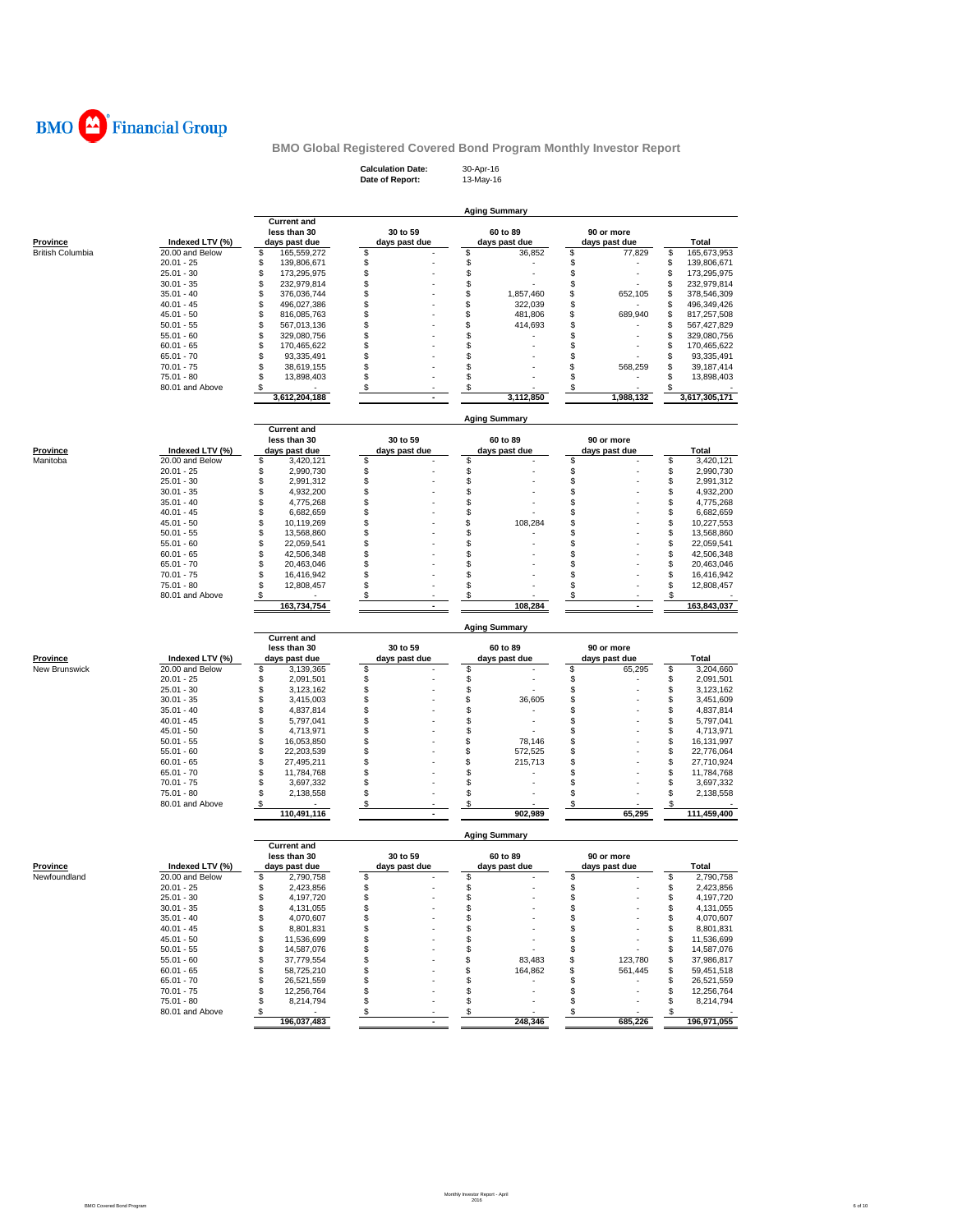

|                       |                                 |                                        | <b>Calculation Date:</b><br>Date of Report: | 30-Apr-16<br>13-May-16         |                                   |                                        |
|-----------------------|---------------------------------|----------------------------------------|---------------------------------------------|--------------------------------|-----------------------------------|----------------------------------------|
|                       |                                 |                                        |                                             | <b>Aging Summary</b>           |                                   |                                        |
|                       |                                 | <b>Current and</b><br>less than 30     | 30 to 59                                    | 60 to 89                       | 90 or more                        |                                        |
| Province              | Indexed LTV (%)                 | days past due                          | days past due                               | days past due                  | days past due                     | Total                                  |
| Northwest Territories | 20.00 and Below                 | \$                                     | \$                                          | \$                             | \$                                | \$                                     |
|                       | $20.01 - 25$<br>$25.01 - 30$    | \$<br>\$                               | \$<br>\$                                    | \$<br>\$                       | \$<br>\$                          | \$<br>\$                               |
|                       | $30.01 - 35$                    | \$                                     | \$                                          | \$                             | \$                                | \$                                     |
|                       | $35.01 - 40$                    | \$                                     | \$                                          | \$                             | \$                                | \$                                     |
|                       | $40.01 - 45$                    | \$                                     | \$                                          | \$                             | \$                                | \$                                     |
|                       | 45.01 - 50                      | \$                                     | \$                                          | \$                             | \$                                | \$                                     |
|                       | $50.01 - 55$<br>55.01 - 60      | \$<br>\$                               | \$<br>\$                                    | S<br>\$                        | S<br>\$                           | \$<br>\$                               |
|                       | $60.01 - 65$                    | \$                                     | \$                                          | \$                             | \$                                | \$                                     |
|                       | 65.01 - 70                      | \$                                     | \$                                          | \$                             | \$                                | \$                                     |
|                       | $70.01 - 75$                    | \$                                     | \$                                          | \$                             | \$                                | \$                                     |
|                       | 75.01 - 80                      | \$                                     | \$                                          | \$                             | \$                                | \$                                     |
|                       | 80.01 and Above                 | \$<br>\$                               | \$<br>÷,                                    | \$                             | \$                                | \$                                     |
|                       |                                 |                                        | \$                                          | \$                             | \$                                | \$                                     |
|                       |                                 |                                        |                                             | <b>Aging Summary</b>           |                                   |                                        |
|                       |                                 | <b>Current and</b><br>less than 30     | 30 to 59                                    | 60 to 89                       | 90 or more                        |                                        |
| <b>Province</b>       | Indexed LTV (%)                 | days past due                          | days past due                               | days past due                  | days past due                     | Total                                  |
| Nova Scotia           | 20.00 and Below                 | \$<br>4,460,450                        | \$                                          | \$                             | \$                                | \$<br>4,460,450                        |
|                       | $20.01 - 25$                    | \$<br>4,661,535                        | \$                                          | \$                             | \$                                | \$<br>4,661,535                        |
|                       | $25.01 - 30$                    | \$<br>6,449,940                        | \$                                          | \$                             | \$                                | \$<br>6,449,940                        |
|                       | $30.01 - 35$<br>$35.01 - 40$    | \$<br>8,710,718                        | \$                                          | \$<br>\$                       | \$<br>223,360<br>\$               | \$<br>8,934,078                        |
|                       | $40.01 - 45$                    | \$<br>10,598,032<br>\$<br>14,988,639   | \$<br>\$                                    | 110,426<br>\$                  | S                                 | \$<br>10,598,032<br>\$<br>15,099,065   |
|                       | 45.01 - 50                      | \$<br>20,508,871                       | \$                                          | \$                             | S                                 | \$<br>20,508,871                       |
|                       | $50.01 - 55$                    | \$<br>32,803,297                       | \$                                          | \$<br>41,987                   | \$                                | \$<br>32,845,285                       |
|                       | $55.01 - 60$                    | \$<br>54, 113, 128                     | \$                                          | \$<br>57,828                   | \$                                | \$<br>54,170,956                       |
|                       | $60.01 - 65$                    | \$<br>77,378,150                       | \$<br>\$                                    | \$                             | \$<br>407,440<br>\$               | \$<br>77,785,590                       |
|                       | $65.01 - 70$<br>$70.01 - 75$    | \$<br>36,358,516<br>\$<br>37,065,449   | \$                                          | \$<br>\$                       | \$                                | \$<br>36,358,516<br>\$<br>37,065,449   |
|                       | 75.01 - 80                      | \$<br>9,202,895                        | \$                                          | \$                             | \$                                | \$<br>9,202,895                        |
|                       | 80.01 and Above                 | \$                                     | \$                                          | \$                             | \$                                | \$                                     |
|                       |                                 | 317,299,620                            | $\overline{a}$                              | 210,241                        | 630,800                           | 318,140,661                            |
|                       |                                 | <b>Current and</b>                     |                                             | <b>Aging Summary</b>           |                                   |                                        |
|                       |                                 | less than 30                           | 30 to 59                                    | 60 to 89                       | 90 or more                        |                                        |
| <b>Province</b>       | Indexed LTV (%)                 | days past due                          | days past due                               | days past due                  | days past due                     | Total                                  |
| Nunavut               | 20.00 and Below                 | \$                                     | \$                                          | \$                             | \$                                | \$                                     |
|                       | $20.01 - 25$<br>25.01 - 30      | \$<br>\$                               | \$<br>\$                                    | \$<br>\$                       | \$<br>\$                          | \$<br>\$                               |
|                       | $30.01 - 35$                    | \$                                     | \$                                          | \$                             | \$                                | \$                                     |
|                       | $35.01 - 40$                    | \$                                     | \$                                          | \$                             | \$                                | \$                                     |
|                       | 40.01 - 45                      | \$                                     | \$                                          | \$                             | \$                                | \$                                     |
|                       | $45.01 - 50$                    | \$                                     | \$                                          | \$                             | \$                                | \$                                     |
|                       | $50.01 - 55$<br>$55.01 - 60$    | \$<br>\$                               | \$<br>\$                                    | \$<br>\$                       | \$<br>\$                          | \$<br>\$                               |
|                       | $60.01 - 65$                    | \$                                     | \$                                          | \$                             | \$                                | \$                                     |
|                       | 65.01 - 70                      | \$                                     | \$                                          | \$                             | S                                 | \$                                     |
|                       | $70.01 - 75$                    | \$                                     | \$                                          | \$                             | \$                                | \$                                     |
|                       | 75.01 - 80<br>80.01 and Above   | \$<br>\$                               | \$<br>\$                                    | \$<br>\$                       | \$<br>\$                          | \$                                     |
|                       |                                 | \$<br>$\sim$                           | \$<br>$\sim$                                | \$<br>$\sim$                   | \$<br>$\blacksquare$              | \$<br>\$<br>$\sim$                     |
|                       |                                 |                                        |                                             |                                |                                   |                                        |
|                       |                                 | <b>Current and</b>                     |                                             | Aging Summary                  |                                   |                                        |
|                       |                                 | less than 30                           | 30 to 59                                    | 60 to 89                       | 90 or more                        |                                        |
| <b>Province</b>       | Indexed LTV (%)                 | days past due                          | days past due                               | days past due                  | days past due<br>$\boldsymbol{2}$ | Total                                  |
| Ontario               | 20.00 and Below<br>$20.01 - 25$ | \$<br>179,578,202<br>\$<br>139,581,814 | \$<br>\$                                    | \$<br>86,031<br>\$             | \$<br>\$<br>69,153                | \$<br>179,578,204<br>\$<br>139,736,997 |
|                       | $25.01 - 30$                    | \$<br>189,380,800                      | \$<br>×                                     | \$<br>114,243                  | \$                                | \$<br>189,495,044                      |
|                       | $30.01 - 35$                    | \$<br>238,531,080                      | \$                                          | \$<br>1,060,358                | \$                                | \$<br>239,591,438                      |
|                       | $35.01 - 40$                    | \$<br>334,661,310                      | \$<br>ä,                                    | \$<br>٠                        | \$<br>$\overline{\phantom{a}}$    | 334,661,310<br>\$                      |
|                       | $40.01 - 45$                    | \$<br>431,605,292<br>611,798,795       | \$                                          | \$                             | \$<br>268,016                     | \$<br>431,873,308                      |
|                       | $45.01 - 50$<br>$50.01 - 55$    | \$<br>\$<br>887,066,447                | \$<br>227,728<br>\$                         | \$<br>609,132<br>\$<br>417,034 | \$<br>213,302<br>\$<br>220,253    | 612,848,957<br>\$<br>\$<br>887,703,734 |
|                       | $55.01 - 60$                    | \$<br>1,141,267,921                    | \$<br>341,616                               | \$<br>1,050,610                | \$<br>670,154                     | \$<br>1,143,330,301                    |
|                       | $60.01 - 65$                    | \$<br>898,113,315                      | \$                                          | \$<br>788,583                  | \$<br>311,547                     | \$<br>899,213,445                      |
|                       | $65.01 - 70$                    | \$<br>442,571,717                      | \$                                          | \$<br>430,801                  | \$<br>$\sim$                      | \$<br>443,002,519                      |
|                       | $70.01 - 75$<br>75.01 - 80      | \$<br>320,514,165<br>\$<br>171,842,846 | \$<br>\$                                    | \$<br>$\sim$<br>\$<br>66,670   | 506,359<br>\$<br>\$<br>٠          | \$<br>321,020,524<br>\$<br>171,909,516 |
|                       | 80.01 and Above                 | \$<br>$\sim$                           | \$                                          | \$<br>٠                        | ÷<br>\$                           | \$                                     |
|                       |                                 | 5,986,513,703                          | 569,345                                     | 4,623,463                      | 2,258,785                         | 5,993,965,296                          |
|                       |                                 |                                        |                                             |                                |                                   |                                        |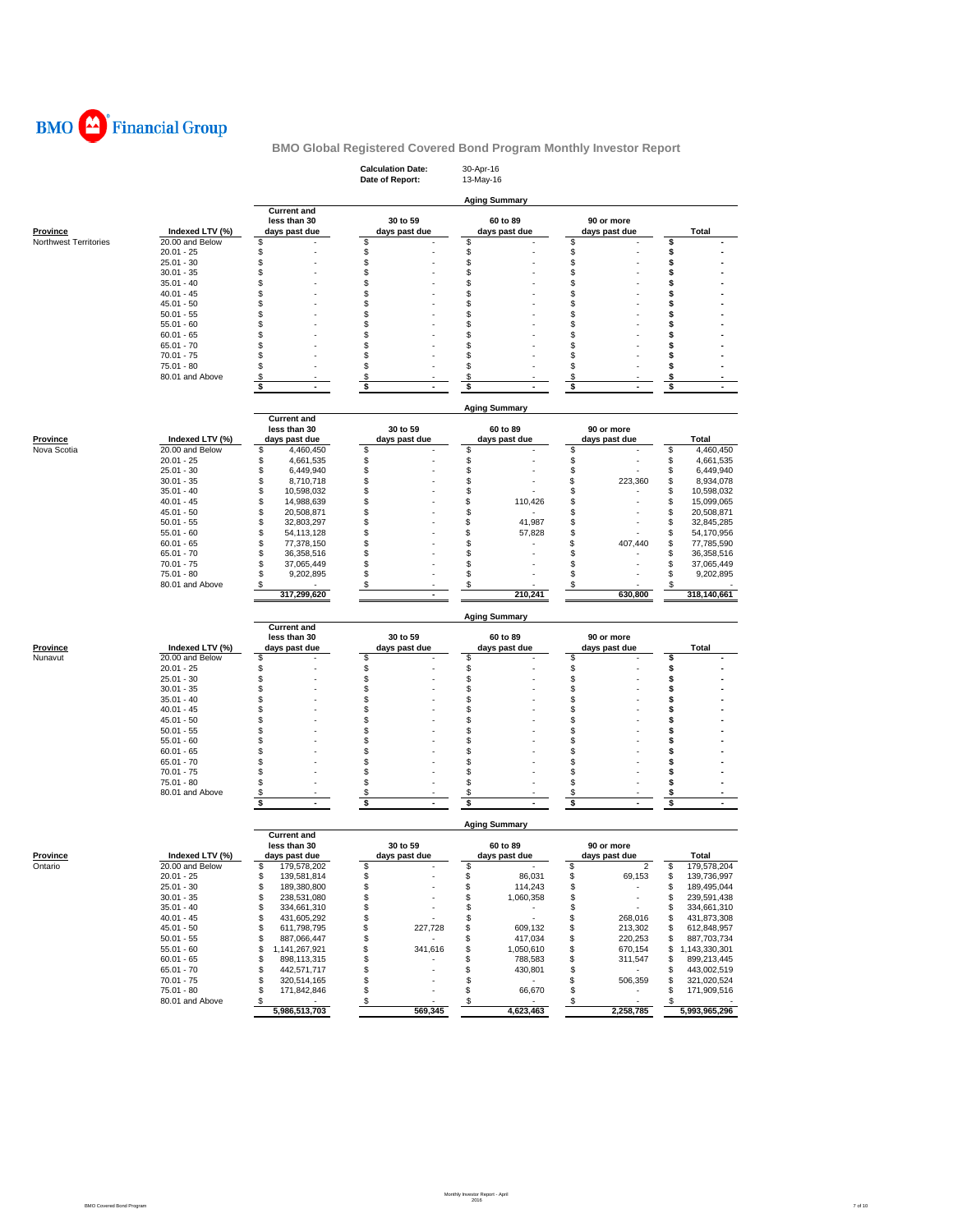

|                           |                                    |                                                     | <b>Calculation Date:</b><br>Date of Report: | 30-Apr-16<br>13-May-16        |                             |                                        |
|---------------------------|------------------------------------|-----------------------------------------------------|---------------------------------------------|-------------------------------|-----------------------------|----------------------------------------|
|                           |                                    |                                                     |                                             | <b>Aging Summary</b>          |                             |                                        |
| <b>Province</b>           | Indexed LTV (%)                    | <b>Current and</b><br>less than 30<br>days past due | 30 to 59<br>days past due                   | 60 to 89<br>days past due     | 90 or more<br>days past due | Total                                  |
| Prince Edward Island      | 20.00 and Below                    | \$<br>669,834                                       | \$                                          | \$                            | \$                          | \$<br>669,834                          |
|                           | $20.01 - 25$                       | \$<br>544,109                                       | \$                                          | \$                            | \$                          | \$<br>544,109                          |
|                           | $25.01 - 30$                       | \$<br>1,045,736                                     | \$                                          | \$                            | \$                          | \$<br>1,045,736                        |
|                           | $30.01 - 35$<br>$35.01 - 40$       | \$<br>1,021,406<br>\$                               | \$                                          | \$<br>\$                      | \$<br>\$                    | \$<br>1,021,406<br>\$                  |
|                           | $40.01 - 45$                       | 1,437,743<br>\$<br>2,221,695                        | \$<br>\$                                    | \$                            | \$                          | 1,437,743<br>\$<br>2,221,695           |
|                           | $45.01 - 50$                       | \$<br>2,127,019                                     | \$                                          | \$                            | \$                          | \$<br>2,127,019                        |
|                           | $50.01 - 55$                       | \$<br>6,871,995                                     | \$                                          | \$                            | \$                          | \$<br>6,871,995                        |
|                           | $55.01 - 60$                       | \$<br>9,444,748                                     | \$                                          | \$                            | \$<br>174,576               | \$<br>9,619,324                        |
|                           | $60.01 - 65$                       | \$<br>9,246,777                                     | \$                                          | \$                            | \$                          | \$<br>9,246,777                        |
|                           | $65.01 - 70$                       | \$<br>4,429,805                                     | \$                                          | \$                            | \$                          | \$<br>4,429,805                        |
|                           | $70.01 - 75$                       | \$<br>1,010,388                                     | \$                                          | \$                            | \$                          | \$<br>1,010,388                        |
|                           | 75.01 - 80<br>80.01 and Above      | \$<br>342,320<br>\$                                 | \$                                          | \$<br>\$                      | \$<br>\$                    | \$<br>342,320<br>\$                    |
|                           |                                    | 40,413,573                                          | \$<br>$\sim$                                | $\sim$                        | 174,576                     | 40,588,149                             |
|                           |                                    |                                                     |                                             | <b>Aging Summary</b>          |                             |                                        |
|                           |                                    | <b>Current</b> and                                  |                                             |                               |                             |                                        |
|                           |                                    | less than 30                                        | 30 to 59                                    | 60 to 89                      | 90 or more                  |                                        |
| <b>Province</b><br>Quebec | Indexed LTV (%)<br>20.00 and Below | days past due<br>\$<br>37,325,423                   | days past due<br>\$                         | days past due<br>\$<br>36,264 | days past due<br>\$         | Total<br>\$<br>37,361,687              |
|                           | $20.01 - 25$                       | \$<br>30,110,039                                    | \$                                          | \$                            | \$                          | \$<br>30,110,039                       |
|                           | $25.01 - 30$                       | \$<br>35,793,517                                    | \$                                          | \$                            | \$                          | \$<br>35,793,517                       |
|                           | $30.01 - 35$                       | \$<br>44,519,473                                    | \$<br>443,925                               | \$                            | \$                          | \$<br>44,963,397                       |
|                           | $35.01 - 40$                       | \$<br>58,059,529                                    | \$                                          | \$<br>47,754                  | \$                          | \$<br>58,107,283                       |
|                           | $40.01 - 45$                       | \$<br>76,125,438                                    | \$                                          | \$                            | \$                          | \$<br>76,125,438                       |
|                           | $45.01 - 50$                       | \$<br>108,070,755                                   | \$                                          | \$                            | \$<br>623,500               | \$<br>108,694,256                      |
|                           | $50.01 - 55$<br>$55.01 - 60$       | \$<br>136,804,719<br>\$<br>193,779,587              | \$<br>\$                                    | \$<br>679,352<br>\$           | \$<br>\$                    | \$<br>136,804,719<br>\$<br>194,458,939 |
|                           | $60.01 - 65$                       | \$<br>336, 356, 578                                 | \$                                          | 809,462<br>\$                 | \$<br>1,298,108             | \$<br>338,464,147                      |
|                           | $65.01 - 70$                       | \$<br>239,753,161                                   | \$                                          | \$<br>850,255                 | \$<br>437,101               | \$<br>241,040,517                      |
|                           | $70.01 - 75$                       | \$<br>456,552,746                                   | \$<br>308,521                               | \$<br>776,650                 | \$<br>904,679               | \$<br>458,542,596                      |
|                           | 75.01 - 80                         | \$<br>242,224,120                                   | \$                                          | \$<br>489,404                 | \$<br>960,654               | \$<br>243,674,178                      |
|                           | 80.01 and Above                    | \$<br>1,995,475,086                                 | \$<br>752.446                               | \$<br>3,689,141               | \$<br>4,224,042             | \$<br>2,004,140,715                    |
|                           |                                    |                                                     |                                             |                               |                             |                                        |
|                           |                                    |                                                     |                                             |                               |                             |                                        |
|                           |                                    |                                                     |                                             | <b>Aging Summary</b>          |                             |                                        |
|                           |                                    | <b>Current and</b>                                  |                                             |                               |                             |                                        |
| Province                  | Indexed LTV (%)                    | less than 30<br>days past due                       | 30 to 59<br>days past due                   | 60 to 89<br>days past due     | 90 or more<br>days past due | Total                                  |
| Saskatchewan              | 20.00 and Below                    | \$<br>5,059,680                                     | \$                                          | \$                            | \$                          | \$<br>5,059,680                        |
|                           | $20.01 - 25$                       | \$<br>3,883,330                                     | \$                                          | \$                            | \$                          | \$<br>3,883,330                        |
|                           | $25.01 - 30$                       | \$<br>5,083,086                                     | \$                                          | \$                            | \$                          | \$<br>5,083,086                        |
|                           | $30.01 - 35$                       | \$<br>8,548,061                                     | \$                                          | \$                            | \$                          | \$<br>8,548,061                        |
|                           | $35.01 - 40$                       | \$<br>13,141,596                                    | \$                                          | \$                            | \$<br>\$                    | \$<br>13,141,596                       |
|                           | $40.01 - 45$<br>$45.01 - 50$       | \$<br>12,457,324<br>\$<br>33,120,660                | \$<br>\$                                    | \$<br>\$                      | \$<br>311,575               | \$<br>12,457,324<br>\$<br>33,432,235   |
|                           | $50.01 - 55$                       | \$<br>85,106,885                                    | \$                                          | \$<br>68,714                  | \$<br>495,069               | \$<br>85,670,668                       |
|                           | $55.01 - 60$                       | \$<br>100,156,194                                   | \$                                          | \$<br>213,821                 | \$                          | \$<br>100,370,016                      |
|                           | $60.01 - 65$                       | \$<br>48,414,277                                    | \$                                          | \$                            | \$                          | \$<br>48,414,277                       |
|                           | 65.01 - 70                         | \$<br>16,517,563                                    | \$                                          | \$                            | \$                          | \$<br>16,517,563                       |
|                           | $70.01 - 75$                       | \$<br>12,988,524                                    | \$                                          | \$                            | \$<br>\$                    | \$<br>12,988,524                       |
|                           | 75.01 - 80<br>80.01 and Above      | \$<br>4,210,989<br>\$                               | \$<br>\$                                    | \$<br>\$                      | \$                          | \$<br>4,210,989<br>\$                  |
|                           |                                    | 348,688,168                                         | $\mathbf{r}$                                | 282,535                       | 806,644                     | 349,777,347                            |
|                           |                                    |                                                     |                                             | <b>Aging Summary</b>          |                             |                                        |
|                           |                                    | <b>Current and</b><br>less than 30                  | 30 to 59                                    | 60 to 89                      | 90 or more                  |                                        |
| Province                  | Indexed LTV (%)                    |                                                     |                                             |                               |                             |                                        |
| <b>Yukon Territories</b>  | 20.00 and Below                    | \$                                                  |                                             | \$                            | \$                          | \$                                     |
|                           | $20.01 - 25$                       | \$                                                  |                                             | \$                            | \$                          | \$                                     |
|                           | $25.01 - 30$                       | \$                                                  | \$<br>\$                                    | \$                            | \$                          | \$                                     |
|                           | $30.01 - 35$                       | \$<br>\$                                            | \$                                          | \$<br>\$                      | S                           | \$                                     |
|                           | $35.01 - 40$<br>$40.01 - 45$       | \$                                                  | \$<br>\$                                    | \$                            | \$<br>S                     | \$<br>\$                               |
|                           | $45.01 - 50$                       | \$                                                  | \$                                          | \$                            | \$                          | \$                                     |
|                           | $50.01 - 55$                       | \$                                                  | \$                                          | S                             | S                           | \$                                     |
|                           | $55.01 - 60$                       | \$                                                  | \$                                          | S                             | \$                          | \$                                     |
|                           | $60.01 - 65$                       | \$                                                  | \$                                          | S                             | \$                          | \$                                     |
|                           | $65.01 - 70$                       |                                                     | \$                                          | \$                            | \$                          | \$                                     |
|                           | $70.01 - 75$<br>75.01 - 80         |                                                     | \$                                          | \$                            |                             | \$<br>\$                               |
|                           | 80.01 and Above                    | \$                                                  | \$<br>\$<br>\$                              | \$                            |                             | \$<br>\$                               |

<sup>(1)</sup> Value as determined by adjusting, not less than quarterly, the Original Market Value utilizing the Indexation Methodology (see Appendix for details) for subsequent price developments.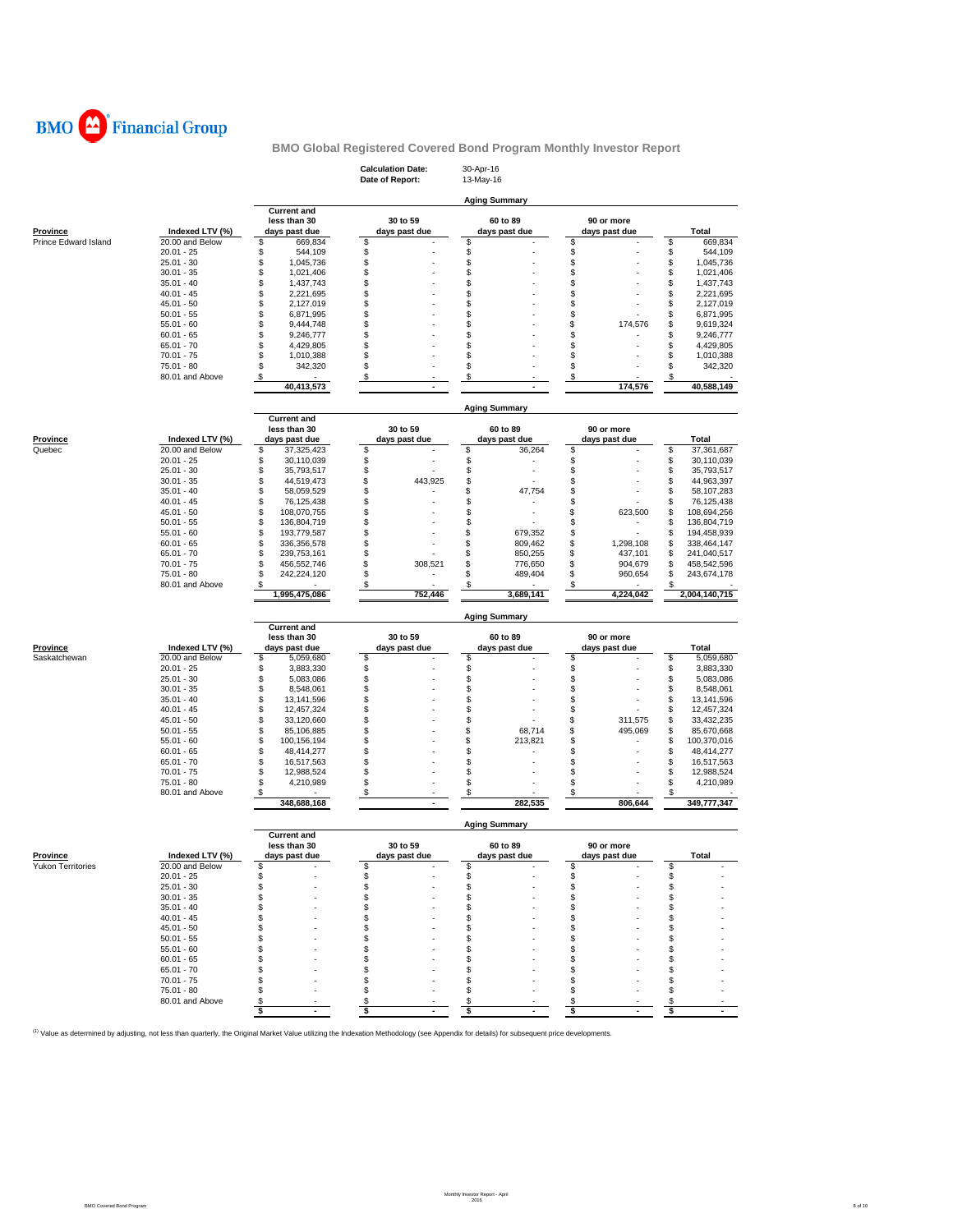

| <b>Calculation Date:</b> | 30-Apr-16 |
|--------------------------|-----------|
| Date of Report:          | 13-May-16 |

| Cover Pool - Current LTV Distribution by Credit Score <sup>(1)</sup> |                      |             |  |             |  |               |  |               |  |               |  |               |                |
|----------------------------------------------------------------------|----------------------|-------------|--|-------------|--|---------------|--|---------------|--|---------------|--|---------------|----------------|
|                                                                      | <b>Credit Scores</b> |             |  |             |  |               |  |               |  |               |  |               |                |
| Indexed LTV (%)                                                      |                      | <600        |  | $600 - 650$ |  | 651 - 700     |  | 701 - 750     |  | 751 - 800     |  | >800          | Total          |
| 20,00 and Below                                                      |                      | 31,432,613  |  | 7.424.270   |  | 26,700,758    |  | 64,213,230    |  | 163.984.542   |  | 146.695.040   | 440,450,452    |
| $20.01 - 25$                                                         |                      | 18,679,178  |  | 10,676,903  |  | 28,308,437    |  | 59,158,882    |  | 137,106,278   |  | 104,502,584   | 358,432,263    |
| $25.01 - 30$                                                         |                      | 32,827,275  |  | 15,018,934  |  | 36.527.813    |  | 72,856,406    |  | 184.105.241   |  | 121.200.489   | 462,536,158    |
| $30.01 - 35$                                                         |                      | 40.951.092  |  | 20,501,651  |  | 47,132,613    |  | 111,423,730   |  | 253,136,543   |  | 134.439.396   | 607,585,025    |
| $35.01 - 40$                                                         |                      | 58.069.955  |  | 36.997.431  |  | 72.217.150    |  | 186,528,694   |  | 340.153.768   |  | 171.158.232   | 865,125,229    |
| $40.01 - 45$                                                         |                      | 81.911.091  |  | 46,800,157  |  | 104.291.248   |  | 222,127,707   |  | 479,931,140   |  | 208.791.604   | 1,143,852,947  |
| $45.01 - 50$                                                         |                      | 113,708,273 |  | 72,426,125  |  | 172,349,670   |  | 374,883,924   |  | 718,525,950   |  | 286,883,896   | 1,738,777,837  |
| $50.01 - 55$                                                         |                      | 142,164,929 |  | 67,034,569  |  | 191.797.023   |  | 441,556,919   |  | 777,565,971   |  | 311,074,651   | 1,931,194,062  |
| $55.01 - 60$                                                         |                      | 110,509,410 |  | 89,720,235  |  | 265,927,466   |  | 494,370,144   |  | 866,997,786   |  | 331.716.741   | 2,159,241,782  |
| $60.01 - 65$                                                         |                      | 92,811,865  |  | 105,886,529 |  | 279,282,637   |  | 508,638,182   |  | 765,174,001   |  | 270,738,431   | 2,022,531,645  |
| $65.01 - 70$                                                         |                      | 34,828,410  |  | 54,807,207  |  | 138.425.419   |  | 272,159,967   |  | 467,998,240   |  | 178,726,563   | 1,146,945,807  |
| $70.01 - 75$                                                         |                      | 35,583,186  |  | 52,831,065  |  | 143.676.933   |  | 256,569,658   |  | 435,181,294   |  | 135.878.823   | 1,059,720,958  |
| $75.01 - 80$                                                         |                      | 15.802.527  |  | 20,175,165  |  | 64,638,683    |  | 145,700,638   |  | 293,916,647   |  | 74.427.791    | 614,661,450    |
| 80.01 and Above                                                      |                      |             |  |             |  |               |  |               |  |               |  |               |                |
|                                                                      |                      | 809.279.804 |  | 600.300.241 |  | 1,571,275,848 |  | 3,210,188,082 |  | 5.883.777.401 |  | 2.476.234.241 | 14,551,055,617 |

<sup>(1)</sup> Value as determined by adjusting, not less than quarterly, the Original Market Value utilizing the Indexation Methodology (see Appendix for details) for subsequent price developments.